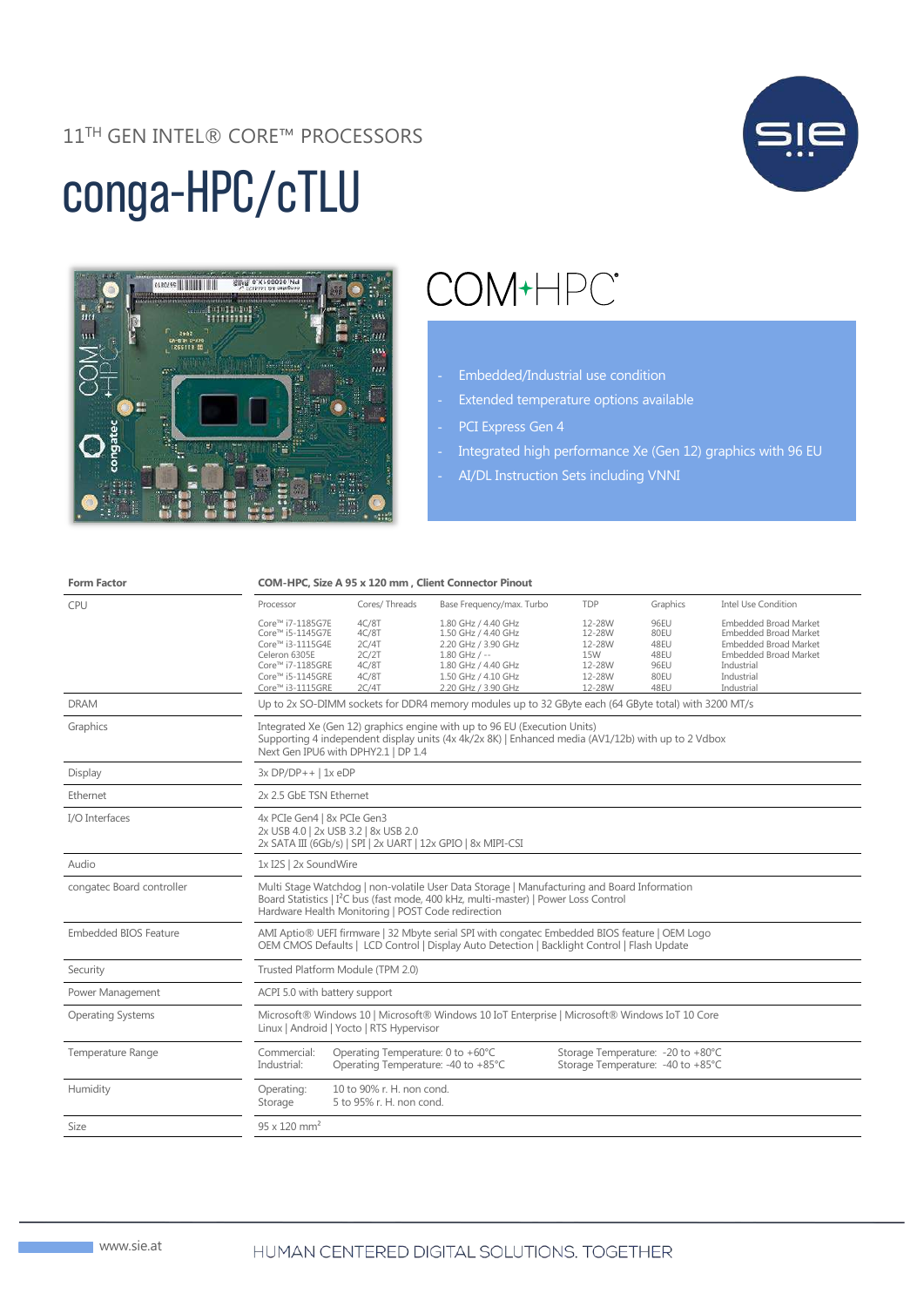### conga-HPC/cTLU | Block Diagram